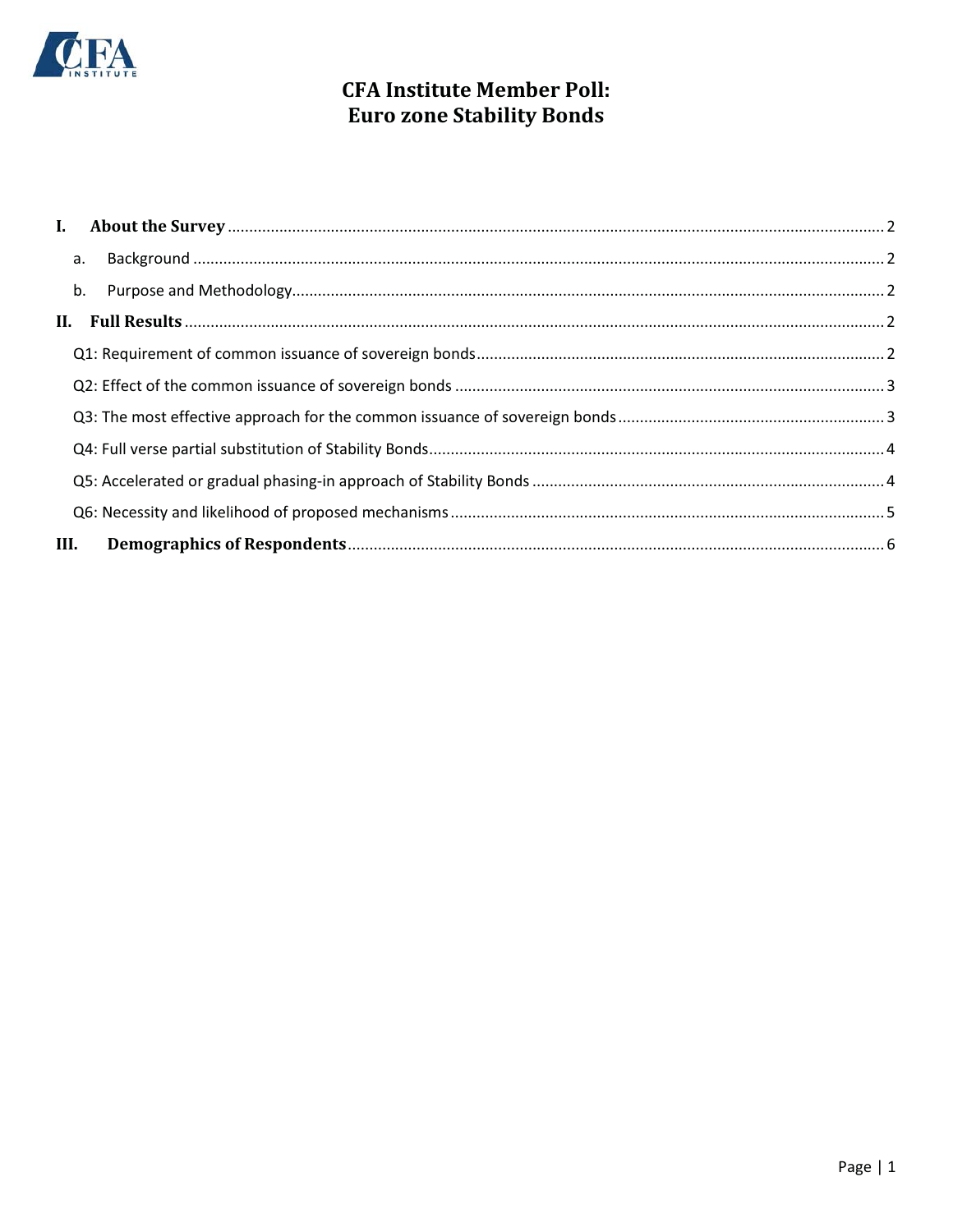

## **I. About the Survey**

#### **a. Background**

In the context of the intensified euro-area sovereign debt crisis, the European Commission launched a consultation on the feasibility of common issuance of sovereign bonds among the Member States of the euro area. "Stability Bonds" are regarded as a potentially powerful instrument to address the current liquidity constraints in several euro-area Member States and to ultimately reinforce financial stability in the euro area. The consultation is exploring various options for the issuance of such bonds and investigating the pre-conditions.

### **b. Purpose and Methodology**

All CFA Institute members in the European Union and Switzerland were invited to participate in an online survey to collect their opinion on the introduction of Stability Bonds and to inform CFA Institute feedback to the European Commission. 15,297 members with a valid email address received the email invitation for the survey on 20 December 2011 and one reminder was sent to non-respondents on 28 December 2011. The survey was closed at 12:00p.m. EST on 4 January 2012. 798 members responded for an overall response rate of 5% and a margin of error of  $\pm$  1.62%.

## **II. Full Results**

#### **Q1: Requirement of common issuance of sovereign bonds**

52 percent of respondents agree that resolution of the euro area sovereign debt crisis should require common issuance of sovereign bonds among euro area Member States. 40 percent disagree and 8 percent neither agree nor disagree.

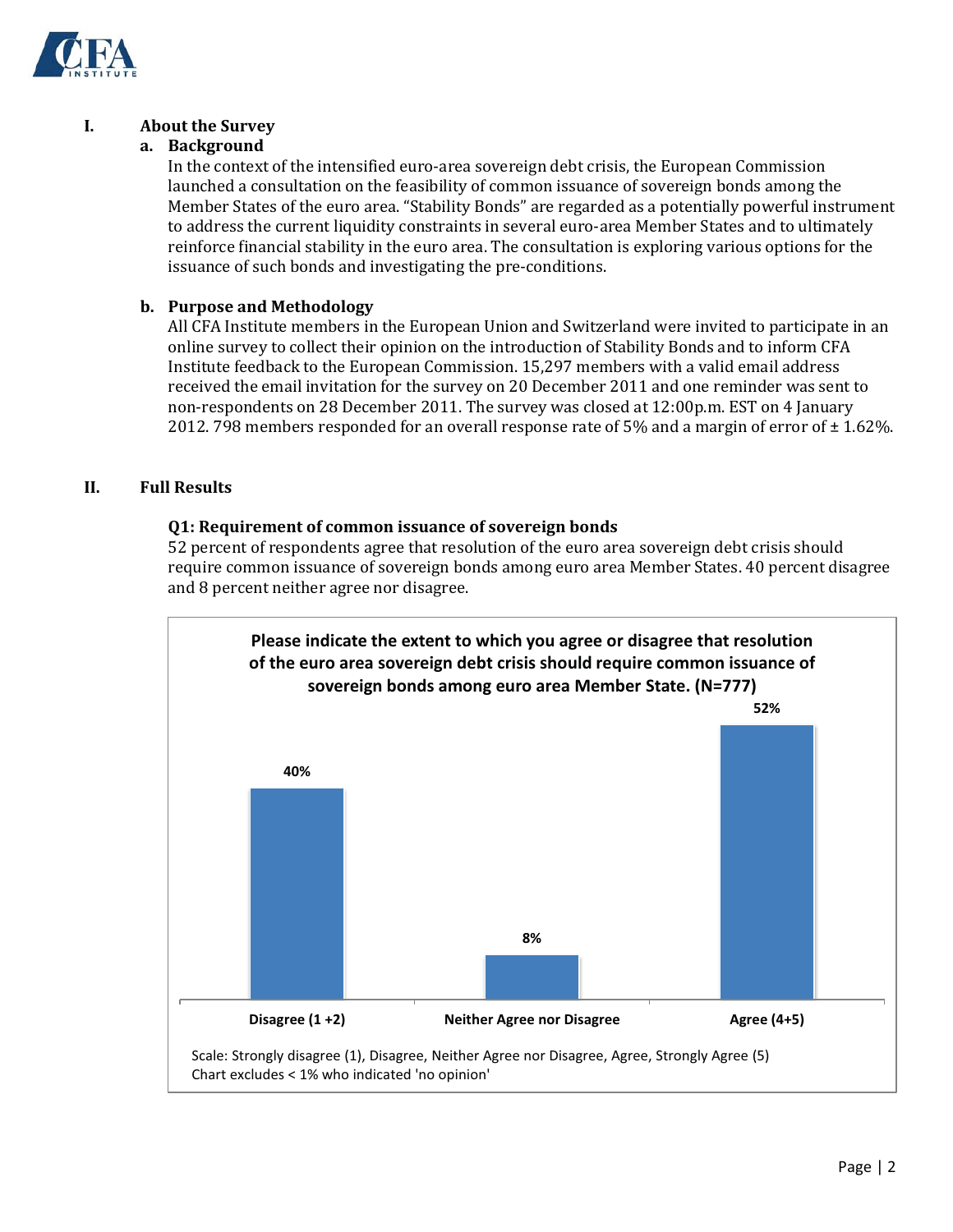

### **Q2: Effect of the common issuance of sovereign bonds**

The majority of respondents agree that the common issuance of sovereign bonds among Member States of the euro area would alleviate the sovereign debt crisis (55 percent), reinforce financial stability in the euro area (52 percent), and facilitate the transmission of euro area monetary policy (56 percent). 41 percent disagree that it would improve market efficiency while 38 percent agree.



#### **Q3: The most effective approach for the common issuance of sovereign bonds**

64 percent indicate the most effective approach for the common issuance of sovereign bonds among Member States of the euro area would be joint and several guarantees under which each Member State would be liable not only for its share of liabilities under the Stability Bond, but also for the share of any other Member State failing to honor its obligations.

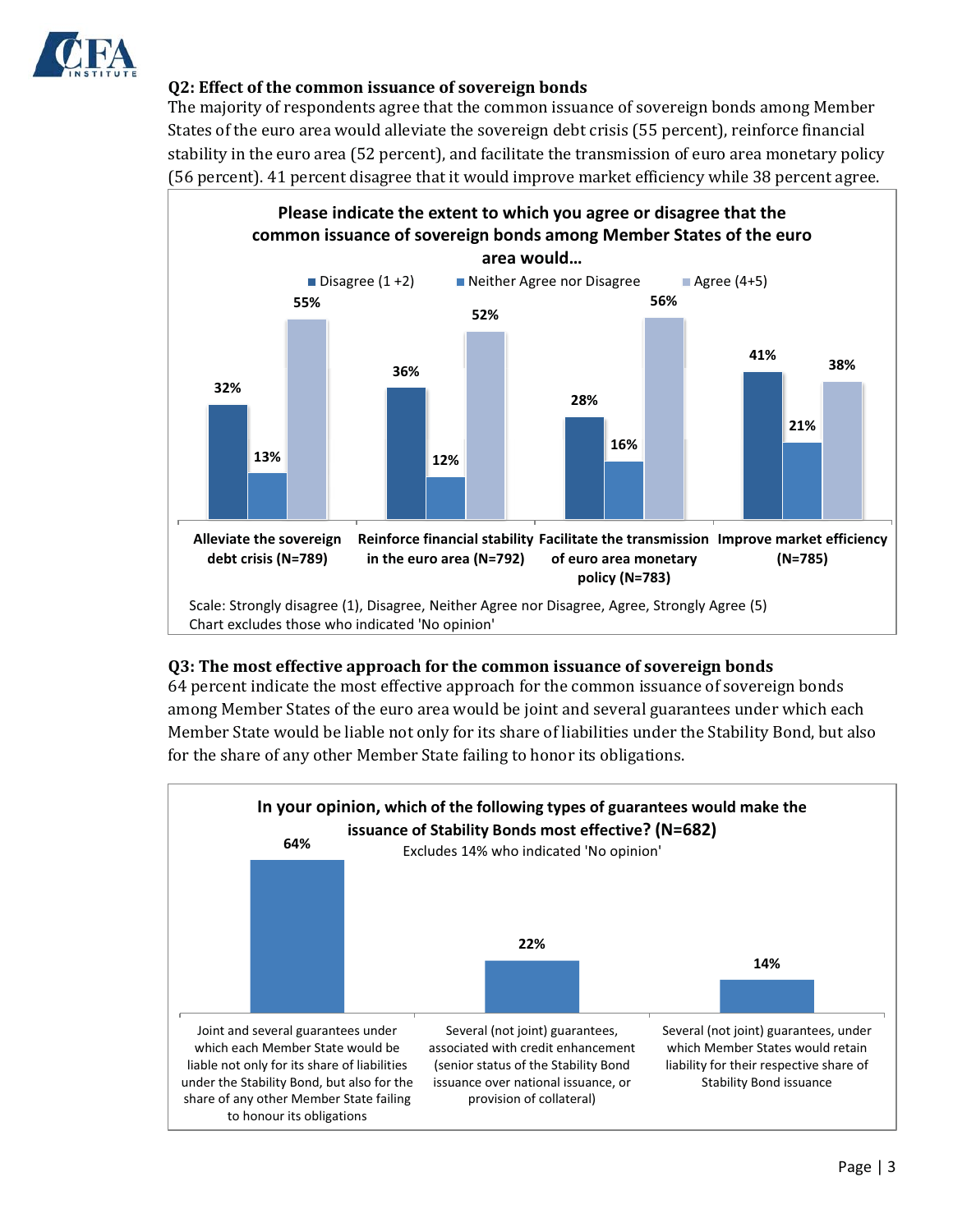

### **Q4: Full verse partial substitution of Stability Bonds**

36 percent indicate full substitution would be most effective. 64 percent of members indicate that the partial substitution of Stability Bond issuance for national issuance would be most effective.



#### **Q5: Accelerated or gradual phasing-in approach of Stability Bonds**

35% indicate an accelerated phasing-in would be most effective while 65 percent of members indicate that a gradual phasing-in of Stability Bonds would be most effective.

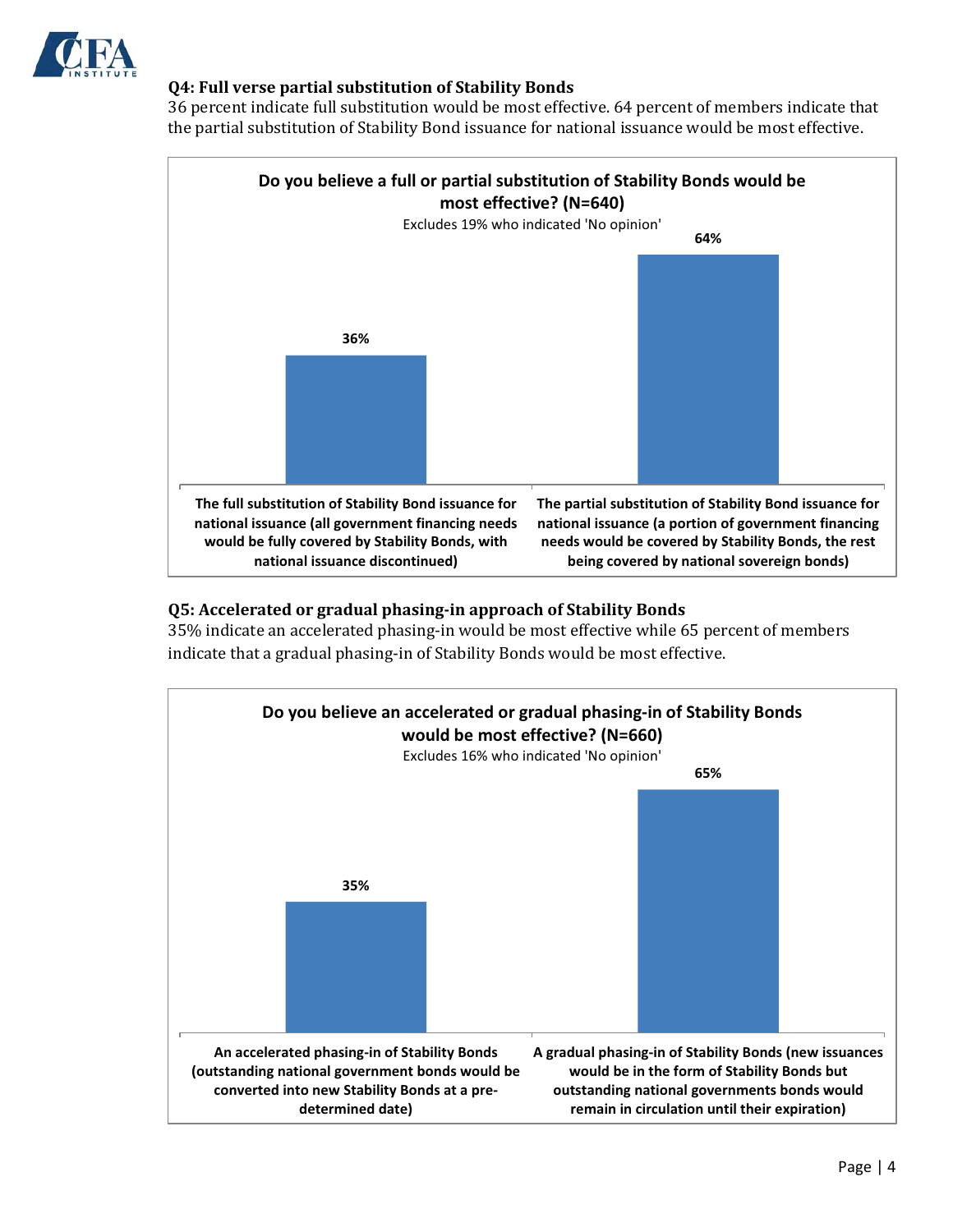

**The following mechanisms have been proposed to limit or manage the risk of moral hazard associated with the introduction of Stability Bonds, where some Member States may follow poor budgetary discipline with limited implications for their financing costs. Please indicate the necessity of each mechanism and the likelihood that each mechanism could be established to the satisfaction of capital markets.**

|                                                                                                                                                                                                   | <b>Necessity</b> |     |                                    |
|---------------------------------------------------------------------------------------------------------------------------------------------------------------------------------------------------|------------------|-----|------------------------------------|
|                                                                                                                                                                                                   | Yes              | Nο  | <b>Excludes</b><br>'Don't<br>know' |
| Establishment of ex ante ceilings for national borrowing by<br>participating member states, limiting access to the Stability Bond<br>issuance to a specific percentage of each Member State's GDP | 84%              | 16% | 5%                                 |
| Limiting the access of a participating Member States to the Stability<br>Bond issuance in case of non compliance with rules and<br>recommendations under an euro-area governance framework        | 90%              | 10% | 4%                                 |
| Adoption of binding medium-term fiscal frameworks by participating<br><b>Member States</b>                                                                                                        | 90%              | 10% | 6%                                 |
| Increased surveillance and intrusiveness in the design and<br>implementation of national fiscal policies for participating Member<br><b>States</b>                                                | 88%              | 12% | 6%                                 |
| Significant enhancement of economic, financial, and political<br>integration of participating Member States                                                                                       | 86%              | 14% | 7%                                 |
| Central approval of draft budgets for all participating Member States                                                                                                                             | 74%              | 26% | 5%                                 |

**The following mechanisms have been proposed to limit or manage the risk of moral hazard associated with the introduction of Stability Bonds, where some Member States may follow poor budgetary discipline with limited implications for their financing costs. Please indicate the necessity of each mechanism and the likelihood that each mechanism could be established to the satisfaction of capital markets. Scale: Not likely at all 1 to Very likely 5**

|                                                                                                                                                                                                   | Likelihood                     |     |                   |                                 |
|---------------------------------------------------------------------------------------------------------------------------------------------------------------------------------------------------|--------------------------------|-----|-------------------|---------------------------------|
|                                                                                                                                                                                                   | <b>Not likely</b><br>$(1 + 2)$ | 3   | Likely<br>$(4+5)$ | <b>Excludes</b><br>'No opinion' |
| Establishment of ex ante ceilings for national borrowing by participating<br>member states, limiting access to the Stability Bond issuance to a<br>specific percentage of each Member State's GDP | 27%                            | 23% | 51%               | 5%                              |
| Limiting the access of a participating Member States to the Stability<br>Bond issuance in case of non compliance with rules and<br>recommendations under an euro-area governance framework        | 29%                            | 23% | 48%               | 6%                              |
| Adoption of binding medium-term fiscal frameworks by participating<br>Member States                                                                                                               | 26%                            | 27% | 48%               | 5%                              |
| Increased surveillance and intrusiveness in the design and<br>implementation of national fiscal policies for participating Member<br><b>States</b>                                                | 33%                            | 25% | 42%               | 7%                              |
| Significant enhancement of economic, financial, and political integration<br>of participating Member States                                                                                       | 38%                            | 26% | 35%               | 8%                              |
| Central approval of draft budgets for all participating Member States                                                                                                                             | 50%                            | 19% | 30%               | 7%                              |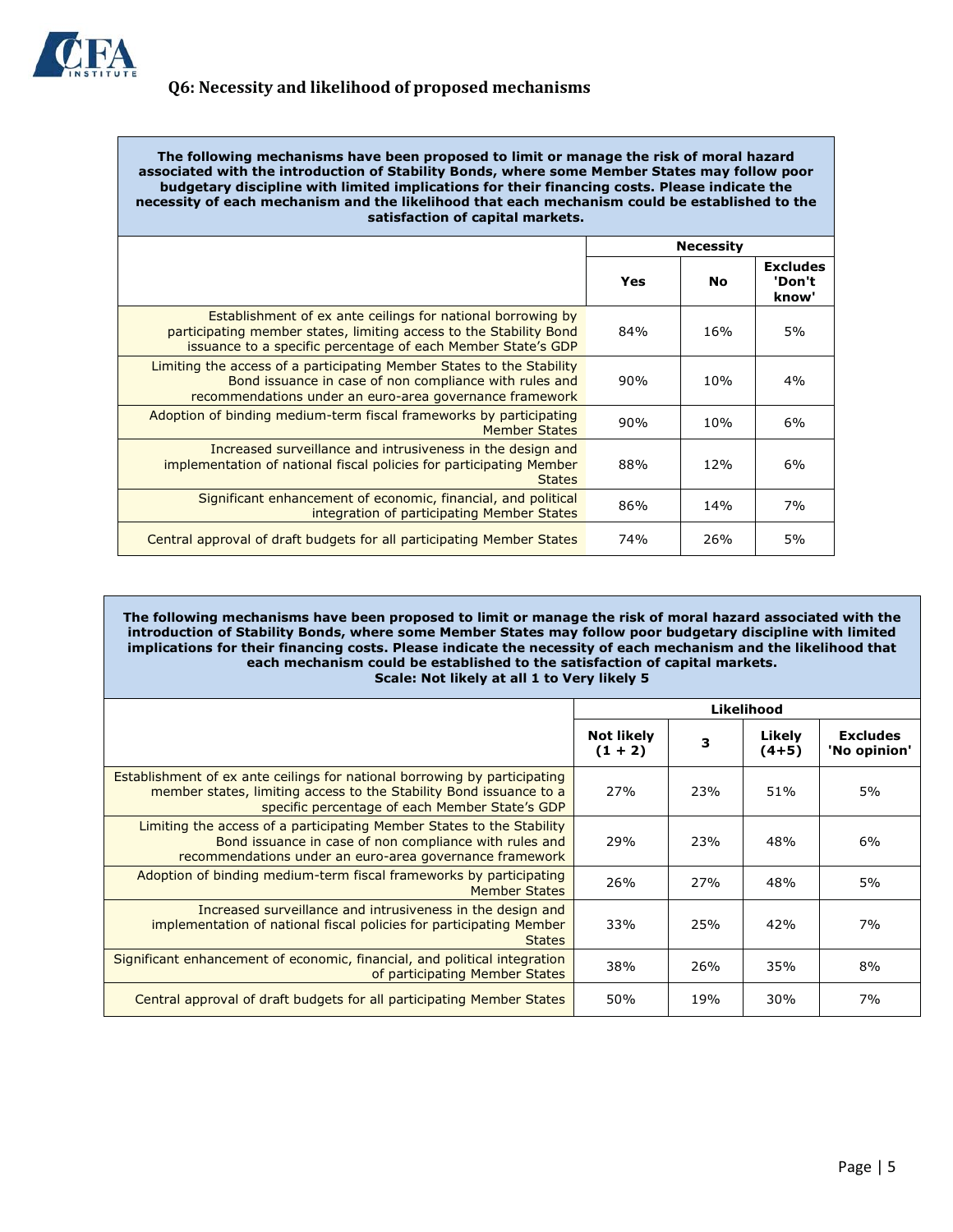

# **III. Demographics of Respondents**

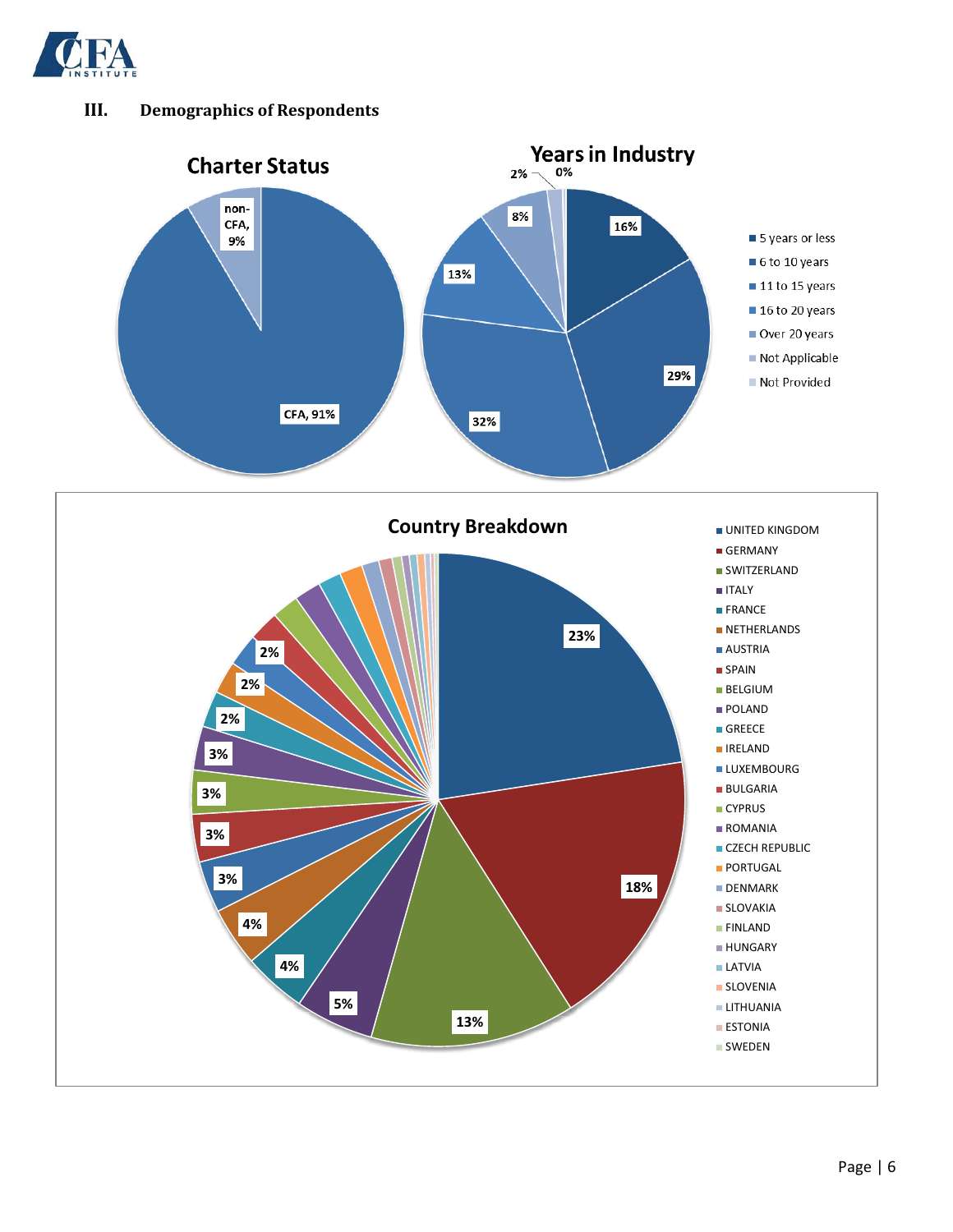